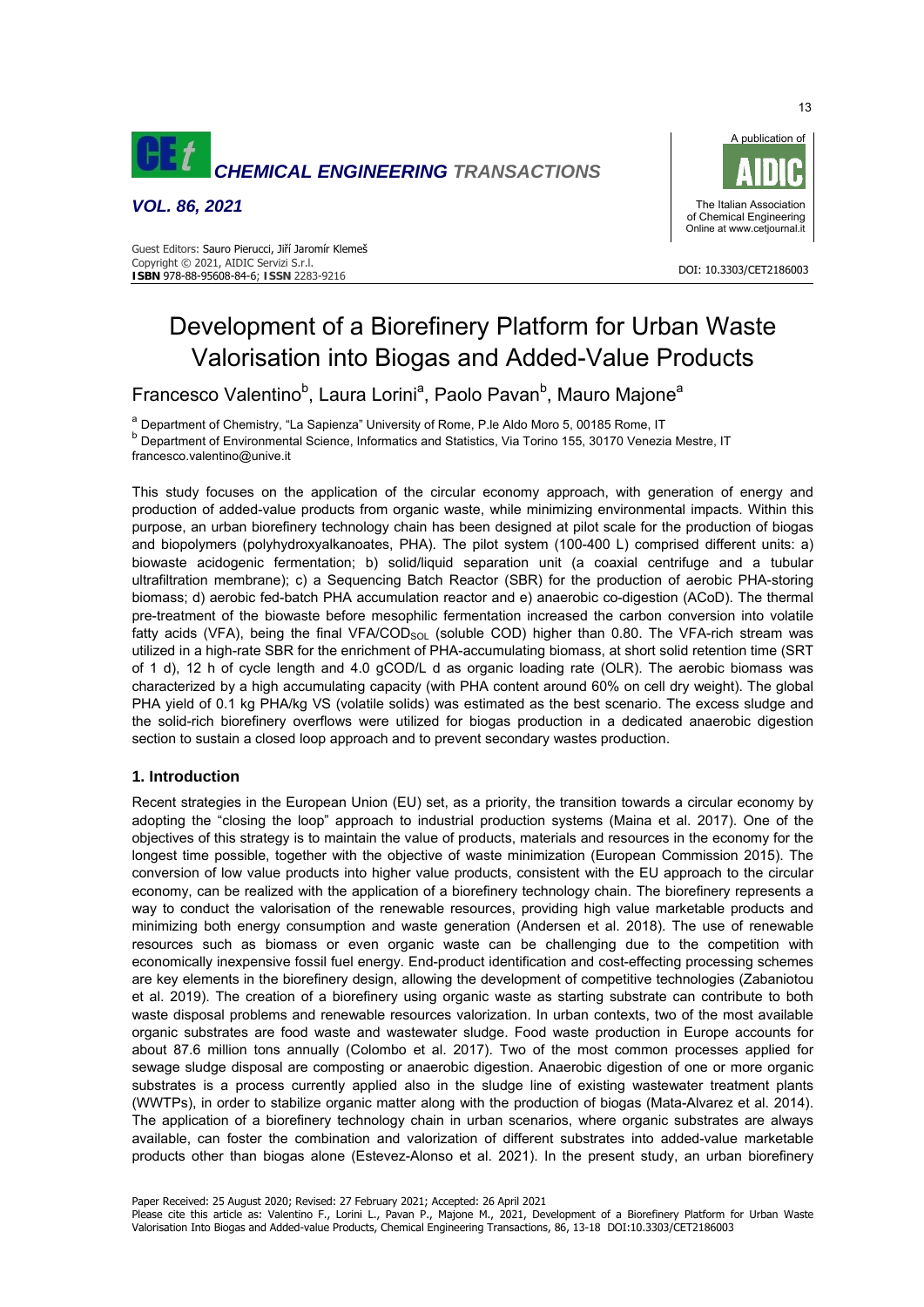technology chain was developed at pilot scale inside the Treviso WWTP (northern Italy). The Treviso province showed optimum conditions for the application of such technology, since waste separated collection is very efficient. Organic fraction of municipal solid waste (OFMSW) and sewage sludge from the municipal WWTP were combined together for biogas and polyhydroxyalkanoates (PHA) production by mixed microbial cultures (MMCs). The performances of each single unit were analysed and the whole technology chain was assessed with a full mass and energy balance.

## **2. Materials and Methods**

A mixture of OFMSW and sewage sludge was fed to the acidogenic fermenter in 30% and 70% volumetric ratio, respectively. The fermented stream, enriched in volatile fatty acids (VFAs), was sent to the solid-liquid separation unit for further refining (suspended solids removal) before being fed to the following aerobic steps: the SBR and fed-batch reactor for biomass selection and PHA accumulation, respectively. The overflows, namely the solid-rich fraction from the solid-liquid separation unit, were sent to anaerobic co-digestion reactor together with excess sewage sludge produced in the contiguous full-scale plant for municipal wastewater treatment. Activated sludge from the full-scale plant was used as inoculum for the SBR and the biomass was selected under an aerobic dynamic feeding, formally known as feast-famine regime (Valentino et al., 2017). The surplus PHA-producing biomass was then utilised for the PHA accumulation within the microbial cells..

## **2.1 Anaerobic steps: fermentation and co-digestion**

The anaerobic line consisted of the fermentation and digestion reactors. The anaerobic fermentation was carried out in batch mode in a 380 L reactor equipped with a mechanical stirrer, under the following operating conditions: hydraulic retention time (HRT) of 5 days, organic loading rate (OLR) of 12-15 kg volatile solids (VS)/ $m^3$  d. The temperature was controlled by means of a thermostatic jacket. The reactor was operated at 37 °C. Before the fermentation, a thermal pre-treatment (72°C, 48 h) was applied to the feedstock, in order to foster the organic matter solubilization. After this time, the reactor temperature was decreased and maintained at 37°C for five days. The solid/liquid separation stage consisted of two stages: a) a coaxial centrifuge equipped with a nylon filter bag of 5.0 μm porosity, necessary for solids removal, followed by b) 0.2 μm porosity ultrafiltration ceramic membrane. Anaerobic co-digestion was conducted in a 230 L working volume stainless steel CSTR (AISI-304). The reactor was equipped with a mechanical anchor stirrer and the temperature was maintained at 37 °C by hot water recirculation through an external jacket (HRT of 15 days; OLR of 3.0-3.5 kg VS/m<sup>3</sup> d). The inoculum was collected from the contiguous 2000 m<sup>3</sup> full-scale anaerobic digester and it was acclimatized for at least 2 HRTs.

#### **2.2 Aerobic steps: MMC selection and PHA accumulation**

In the aerobic line, the culture selection was conducted in a reactor of 100 L working volume. Dissolved oxygen (DO) concentration was maintained at a maximum of 8.0 mg  $O<sub>2</sub>/L$  with linear membrane blowers (Bibus EL-S-250), which also allowed the complete stirring of the mixed liquor. DO concentration, oxidation reduction potential (ORP), pH and temperature were constantly monitored in real time by immersion probes (Hamilton®) and online signals were acquired through a programmable logic controller (PLC; myRio Labview by National Instrument®). Temperature was regulated by an immersion heater and maintained between 25 and 28 °C in both aerobic units. The operating cycles of the SBR were managed and controlled by the PLC. The SBR was operated with an intermediate OLR (4.0 g COD/L d) with a real substrate for 45 days, by maintaining the same HRT or SRT (1.0 d) and cycle length (12 h). The PHA accumulation reactor was operated in fed-batch mode with the same equipment as the selection reactor; the working volume was 80- 120 L, depending on the substrate availability. The permeate of the liquid VFA-rich stream was fed by multispike strategy with an initial substrate/biomass ratio of 2.0 on a COD basis, in order to prevent substrate or pH inhibition phenomena (Villano et al., 2010). Over the course of each accumulation, the carbon source was progressively dosed in limited amount, in order to maintain the soluble COD concentration below 3 g COD/L.

## **3. Results and discussion**

## **3.1 Acidogenic fermentation**

High level of VFA compared to the soluble COD is a aspect for an effective selection process on the microbial community able to store PHA. This is particularly true with nutrient-rich carbon sources. During the whole platform operation, the fermentation process showed stable results in each batch tests. Despite of the high fermentability of the feedstock, the final pH was between 5.0 and 5.5. This was due to the buffering capacity provided by the sewage sludge, which was 70% of the total in volumetric fraction (Cabbai et al. 2016). The fermentation showed a stable VFA production in every batch, in terms of maximal concentration and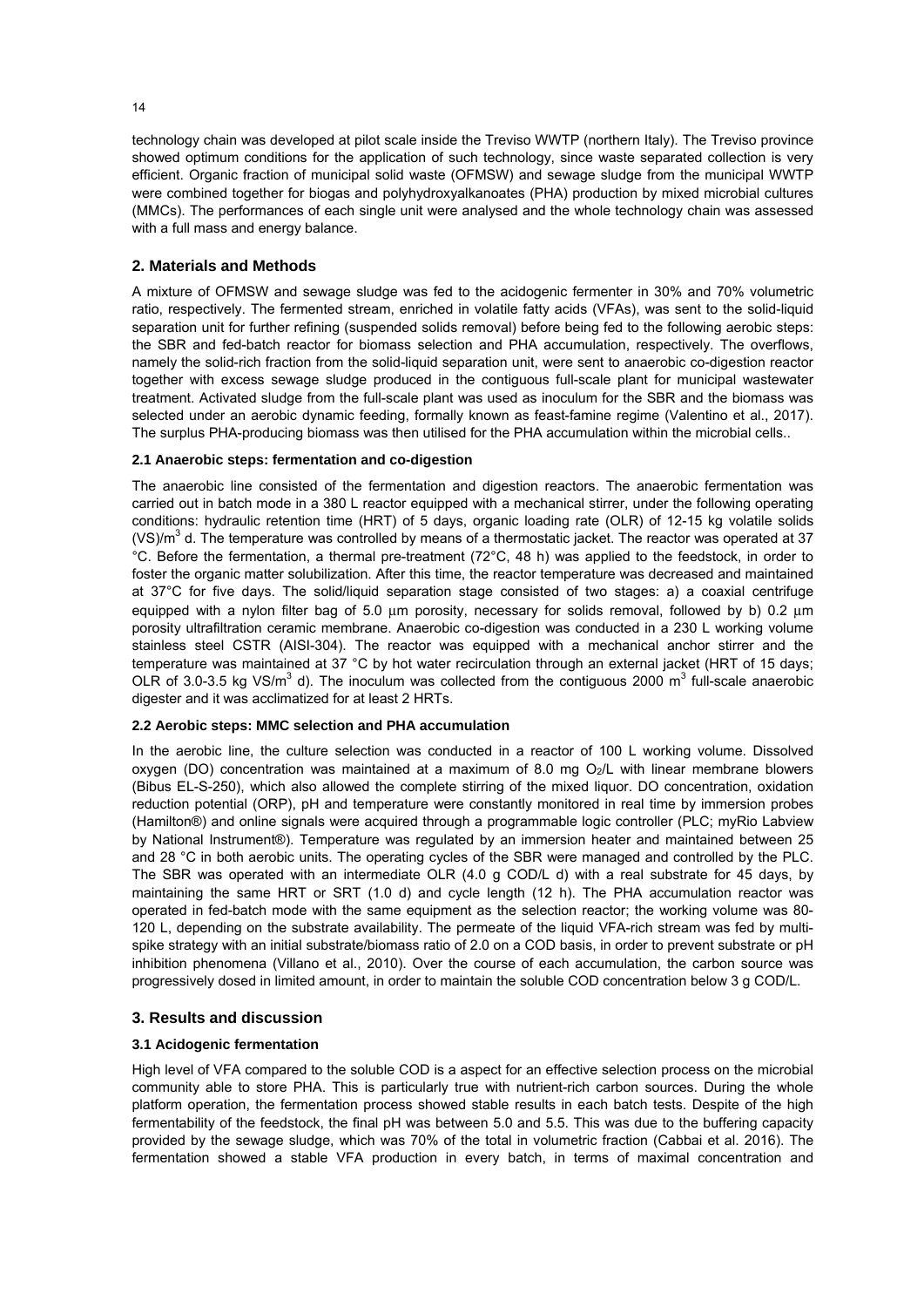distribution. The final VFA concentration ranged between 27 and 32 g COD/L; similar fluctuations were also observed for the VFA/COD<sub>SOL</sub> ratio, which values fluctuated from a minimum of 0.76 up to 0.89.

The overall yield in terms of VFA production was  $0.65$  g  $\text{COD}_{\text{VFA}}/g$  VS (considered as initial VS before fermentation;  $VS_{(0)}$ ). Table 1 reports the average fermented stream characteristics. The acidogenic fermentation of this mixture showed its robustness giving stable results, despite of possible feedstock variability due to the seasonality, which in turn affects the OFMSW composition much more then sewage sludge characteristics. From the technical point of view, this stage was also easy to be performed, since no inoculum was necessary, since the fermentative bacteria contained in the food waste was naturally stimulated by the mesophilic temperature. A crucial role was played by the thermal pre-treatment (before mesophilic fermentation), since the relatively high VFA content achieved was favoured by the high content of solubilized organic matter.

A recent lab-scale work (Moretto et al. 2019a) demonstrated how the fermentation process conducted on a similar substrate (food waste and sewage sludge) can be closely adapted to the selection of PHAaccumulation bacteria thanks to a thermal pre-treatment (72°C for 72 h). The latter allowed to achieve high VFA concentrations (30-40 gCOD/L) with similarly high VFA/COD<sub>SOL</sub> ratios (up to 0.91). In addition, in the present study, the pilot scale fermentation process was conducted without pH control. This is also another important aspect in a perspective of future scale-up, since it allows to save cost, limiting or avoiding the use of chemicals. The VFA-rich fermented stream was utilized for the subsequent culture selection and PHA accumulation, after undergoing two solid/liquid separation units. The aim of these units (centrifuge and membrane) was the removal of all coarse solids, in order to obtain a clear VFA-rich stream and to decrease possible impurities in the final products.

#### **3.2 Anaerobic co-digestion**

Anaerobic co-digestion process was performed on a mixture of excess sewage sludge and the two overflows coming from the fermentation step; the centrifuge solid-rich fraction (or the solid cake) and the membrane retained phase. The process was started up by feeding the sewage sludge only, almost for 1.0 HRT. Then, the feeding with the two overflows started by gradually increasing their content in the feed mixture, up to an OLR of 3.5 kg VS/m<sup>3</sup> d approximately. The feed mixture was roughly composed by 66% of sewage sludge, 8% of solid cake and 26% of membrane retained phase, in terms of volumetric percentages. The OLR was kept at a maximum of 3.5 kg VS/m<sup>3</sup> d for technical reasons, since the availability of the two overflows was dependent on the operation of the centrifuge and membrane units and their volumetric capacity. The OLR was strongly affected by the solid cake contribution, due to its high solids content (235 g Total Solid/kg). The membrane retained phase, with an average solid content of 20 g TS/kg, contributed to a minor extent to the whole OLR. The mixture fed to the digester was characterized by an average TS content of 45 g TS/kg. The monitored stability parameters are reported in Table 1. The steady state period was characterized by an average gas production rate (GPR) of 1.5 ± 0.1  $m^3$ <sub>biogas</sub>/m<sup>3</sup> d and specific gas production (SGP) of 0.44 ± 0.02  $m^3$ <sub>biogas</sub>/kg VS. Literature studies generally report higher yields obtained with mechanically treated and pressed food waste, up to 0.65-0.82 m<sup>3</sup><sub>biogas</sub>/kg VS, with applied OLR equal to 4.3 and 4.5 kg VS/m<sup>3</sup> d, respectively (Micolucci et al. 2016; Novarino et al. 2012). When the pre-treated OFMSW was mixed with sewage sludge, similar yields were obtained, close to 0.5 m<sup>3</sup><sub>biogas</sub>/kg VS as SGP (Mattioli et al. 2017; Moretto et al. 2019b). The lower performances compared to the previous studies are most likely due to the partition of the major part of the VFA (utilized as substrate by methanogenic bacteria) into the PHA line. Comparable performances (SGP of 0.40-0.45 m $^3$ <sub>biogas</sub>/kg VS) were observed in Valentino et al. (2019b), where a similar methodology was applied for the conduction of the anaerobic co-digestion process. In this last example, the solid cake only was mixed with the excess sewage sludge.

#### **3.3 Biomass selection and PHA accumulation**

A single long-term SBR run was performed in order to validate the performances of the enrichment of PHAstoring biomass under high-rate selection strategy (HRT and SRT equal to 1.0 day). The robust fermentation performances achieved, with high VFA (30  $\pm$  3 g COD/L) concentrations and a high VFA/COD<sub>SOL</sub> ratio (0.86  $\pm$ 0.05), ensured a good selective pressure by minimizing the growth of the non PHA-storing biomass, usually associated with the COD<sub>SOL</sub> fraction other than VFA. The enrichment in PHA-accumulating microorganisms in the mixed culture was confirmed by the average specific storage rate obtained during the feast phase (qP<sup>feast</sup>), equal to 375  $\pm$  35 mg COD<sub>PHA</sub>/(g COD<sub>xa</sub> h). The solid/liquid separation stages (after the fermentation step) removed most of the slowly biodegradable COD, enhancing further the specific substrate uptake rate (816  $\pm$ 41 mg COD<sub>SOL</sub>/g COD<sub>Xa</sub> h) and the fast establishment of famine environment after VFA depletion. The average storage yield (Y<sub>P/S</sub><sup>feast</sup>) and average observed yield (Y<sub>OBS</sub><sup>SBR</sup>) were quantified as 0.4 ± 0.02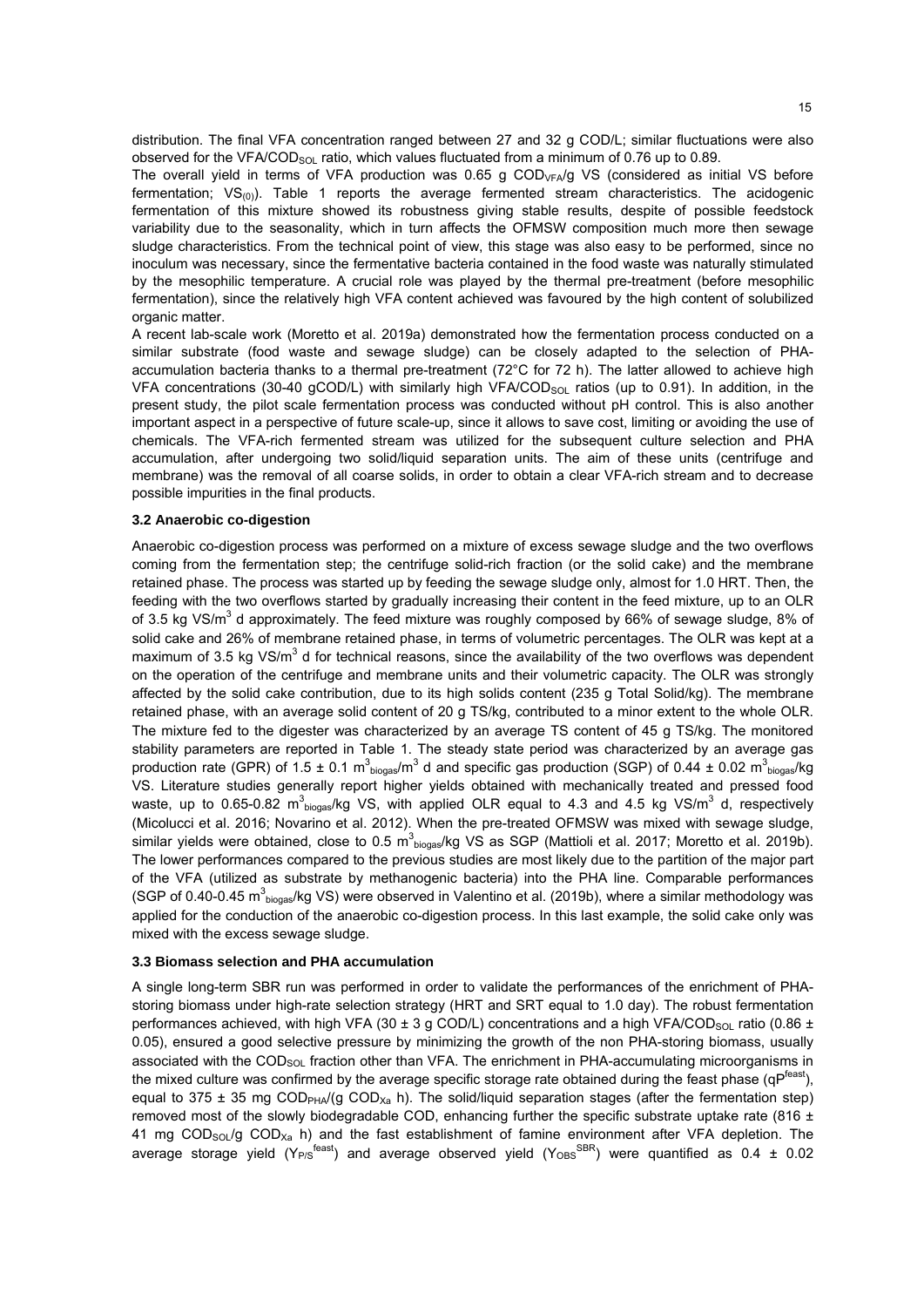$\text{COD}_{\text{PHA}}/\text{COD}_{\text{SOL}}$  and 0.59 ± 0.04 COD<sub>VSS</sub>/COD<sub>SOL</sub> respectively. The importance of the carbon source quality (in terms of VFA level) plays a key role in determining the efficiency of the selection process, and consequently the performances obtained in the accumulation stage (Morgan-Sagastume et al. 2020). The mixture of fermented and refined sewage sludge and pre-treated OFMSW was suitable also for accumulation batches, avoiding pH inhibition phenomena through a multi-spike strategy (Montiel-Jarillo et al. 2017). An intracellular PHA content of 0.59  $\pm$  0.03 g PHA/g VSS and a storage yield (Y<sub>P/S</sub><sup>batch</sup>) of 0.62  $\pm$  0.05 COD<sub>PHA</sub>/COD<sub>VFA</sub> were obtained after 6-7 h of accumulation (on average). The extension of the fed-batch tests did not show an increase of the accumulation performances, suggesting that the biomass reached its maximum PHA accumulation potential under these cultivation conditions. Both growth and storage responses were observed during accumulation, due to the utilization of a carbon source not deficient in nutrients. However, the storage mechanism was better stimulated and overcame the growth mechanism of substrate consumption. Overall, both selection and accumulation processes reached satisfying yields, even in comparison with what observed in other studies utilizing the same technology, and comprehensively summarized in a recent review (Estevez-Alonso et al. 2021). These results suggest that the innovative treatment of organic waste easily available in urban contexts, such as the OFMSW, can be conceived as a possible integration within the existing full-scale facilities of municipal wastewater and sewage sludge treatment.

*Table 1: Main Parameters and Performances Obtained in the three anaerobic-aerobic steps* 

*a Ratio between odd numbered acids precursors (3-HydroxyValerate, 3HVp) and the sum of even and odd numbered acids precursors (3-HydroxyButyrate + 3-Hydroxyvalerate; [3HB+3HV]p).* 

| Parameters                                                                                | Unit                                                   | Fermentation    | Anaerobic<br>codigestion | Selection/<br>enrichment<br>stage (SBR) | Accumulation<br>stage (fed-Batch) |
|-------------------------------------------------------------------------------------------|--------------------------------------------------------|-----------------|--------------------------|-----------------------------------------|-----------------------------------|
| COD <sub>SOL</sub>                                                                        | q COD/L                                                | $34 \pm 3$      |                          |                                         |                                   |
| $\text{COD}_{\text{VFA}}$                                                                 | g COD/L                                                | $30 \pm 3$      | $0.30 \pm 0.04$          |                                         |                                   |
| COD <sub>TOT</sub>                                                                        | g COD/L                                                | $70 \pm 3$      |                          |                                         |                                   |
| $\text{COD}_{\text{VFA}}/\text{COD}_{\text{SOL}}$                                         | COD/COD                                                | $0.86 \pm 0.05$ |                          |                                         |                                   |
| $[3HV_{p}/(3HB+3HV)_{p}]^{a}$                                                             | mol/mol                                                | $0.25 \pm 0.02$ |                          |                                         |                                   |
| Yield $(YVFA)$                                                                            | $q$ COD <sub>VFA</sub> /gVS <sub>(0)</sub> 0.65 ± 0.04 |                 |                          |                                         |                                   |
| рH                                                                                        |                                                        | $5.0 \div 5.5$  | $7.6 \pm 0.6$            |                                         |                                   |
| <b>Partial Alkalinity</b>                                                                 | mg $CaCO3/L$                                           |                 | 1890 ± 129               |                                         |                                   |
| <b>Total Alkalinity</b>                                                                   | $mg$ CaCO <sub>3</sub> /L                              |                 | $2903 \pm 201$           |                                         |                                   |
| Feast/Cycle Length                                                                        | $\%$                                                   |                 |                          | $9.4 \pm 0.1$                           |                                   |
| Active Biomass $(X_A)$                                                                    | q/L                                                    |                 |                          | $1.30 \pm 0.01$                         |                                   |
| <b>PHA</b> content                                                                        | g PHA/g VSS                                            |                 |                          | $0.20 \pm 0.03$                         | $0.59 \pm 0.03$                   |
| Storage yield (Y <sub>P/S</sub> <sup>feast</sup> )                                        | $\text{COD}_{\text{P}}/\text{COD}_{\text{SOL}}$        |                 |                          | $0.46 \pm 0.02$                         |                                   |
| Observed yield $(Y_{OBS}^{SBR})$ COD <sub>Xa</sub> /COD <sub>SOL</sub>                    |                                                        |                 |                          | $0.59 \pm 0.04$                         |                                   |
| Storage yield (Y <sub>P/VFA</sub> <sup>batch</sup> ) COD <sub>P</sub> /COD <sub>VFA</sub> |                                                        |                 |                          |                                         | $0.62 \pm 0.05$                   |

#### **3.4 Overall process yield**

A whole mass balance has been evaluated for the described process configuration, applied in a full-scale platform of a hypothetical urban scenario of 70,000 Person Equivalent (PE). The inlet amount of sludge corresponds to 155,556 kg/d, indicated as "WAS" (waste activated sludge) in Figure 1. This flow rate is divided in two portions: "WAS (a)" is driven to acidogenic fermentation step (39,200 kg/d); "WAS (b)" is utilized in the anaerobic co-digestion step (116,356 kg/d) for the dilution of the two overflows. The whole OFMSW flow rate (16,800 kg/d) is driven to acidogenic fermentation. The latter step was considered to be technically feasible for the purpose of the biorefinery, and the obtained yield of 0.65 kg COD<sub>VFA</sub>/ kg VS was taken into account. Three different streams from the solid/liquid separation units were obtained: the solid cake (10,849 kg/d; 21% of VS content) recovered from the unit "C"; the membrane retained phase (13,545 kg/d; 1.7% of VS content) recovered from the unit "M"; the permeate liquid stream rich in VFA (31,606 kg/d; 1,078 kg COD<sub>VFA</sub>/ d) out of the unit "M" for the aerobic PHA line. The two overflows are diluted with 116,356 kg/d of excess sewage sludge, generating an inlet anaerobic co-digester flow rate of 140,659 kg/d with a 3.3% VS content approximately (Figure 1). Based on the data obtained in the pilot scale anaerobic co-digestion reactor, such as

16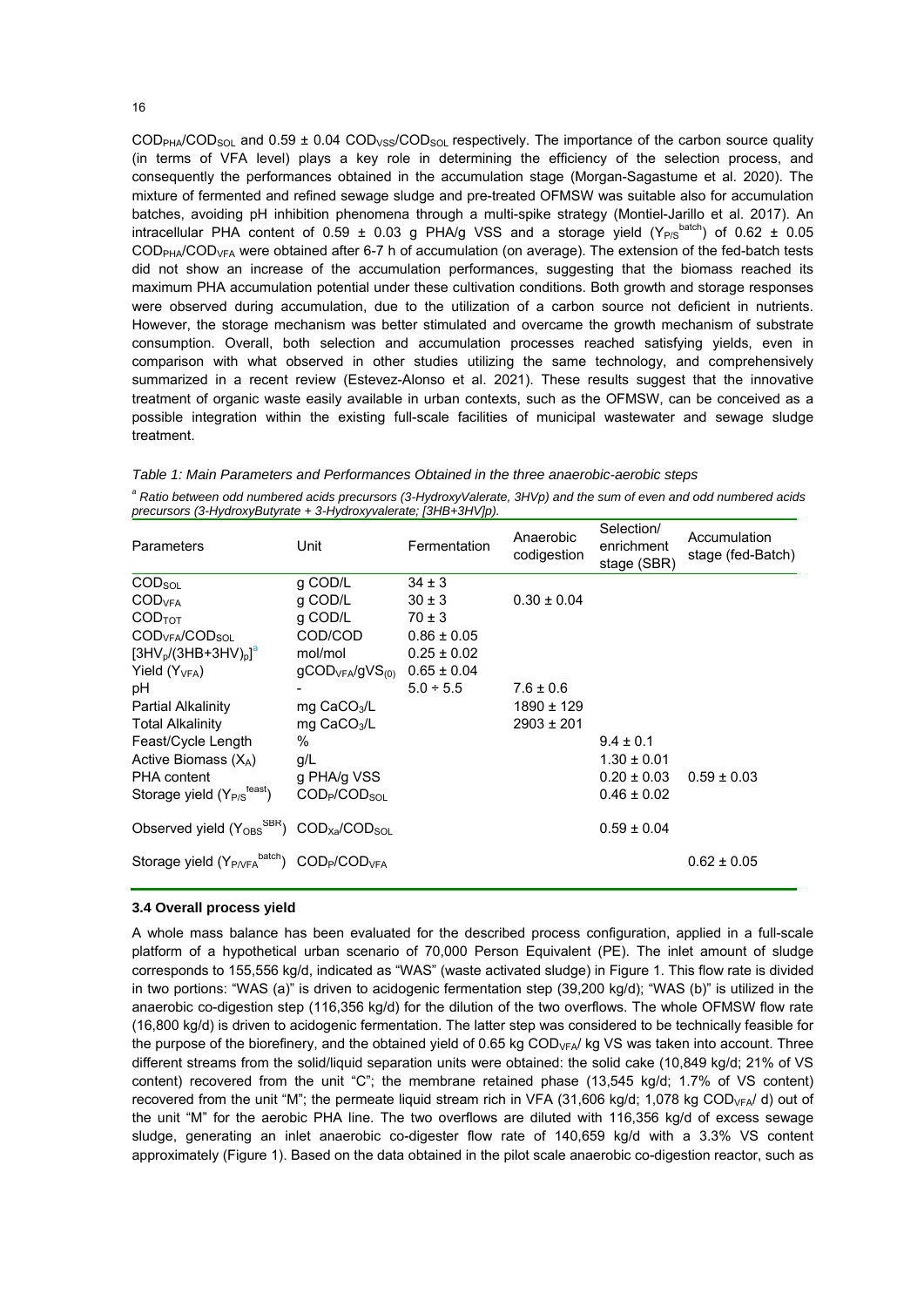the SGP of 0.44 m<sup>3</sup>/kg VS, an amount of 2,065 m<sup>3</sup><sub>biogas</sub>/d at 63% v/v CH<sub>4</sub> content and 140,750 kg/d of digestate have been estimated. The yields and the flow rate partitions in each single polit units have been taken into account for the quantification of the PHA yield over the whole platform. A backward calculation began from the final PHA content in the biomass, which was equal to 0.59 ± 0.03 g PHA/g VSS at the end of accumulation, with a related PHA concentration of 2.4 g/L. Taking into account a working volume of 34 L and an HRT of 0.26 d in the fed-batch accumulation step, an overall PHA production of 316 kg/d can be obtained. Moreover, based on the VS flow rate of the initial feedstock before the acidogenic fermenter (2,958 kg/d), an overall yield of 10.7 % (kg PHA/kg VS) has been estimated.





## **4. Conclusions**

The urban biorefinery developed in this study demonstrats the production of high added-value compounds (the polyhydroxyalkanoates) along with biogas. The platform gives interesting and useful data, especially related to the overall PHA yield (10.7 % wt PHA/VS $_{(0)}$ ), opening perspectives and possible discussions for further scale-up and economic evaluations. Overall, this approach demonstrated the potential to apply an integrated approach for the treatment of different kind of wastes through an urban biorefinery and the consequent production of bio-based products potentially exploitable on the market. The environmental concerns have been also taken into account since this biorefinery did not produce secondary waste fluxes, following the principles of the circular economy. However, each urban scenario needs to be specifically evaluated in terms of production and composition of organic waste, since the applicability of this biorefinery in a wider technology chain (starting from the waste collection to the final products) depends on the characteristics of each territorial conditions, especially on the waste management strategy and social behavior of the related citizens. A deeper study on legislative barriers, consumers' different attitude and marketing strategies is also another point for the technology evolution and its stabilization for the spreading of the bioproducts in the market in an economically sustainable way.

#### **Acknowledgments**

This work was supported by the REsources from URban BIowaSte" - RES URBIS (GA 7303499) project in the European Horizon 2020 (Call CIRC-05-2016) program.